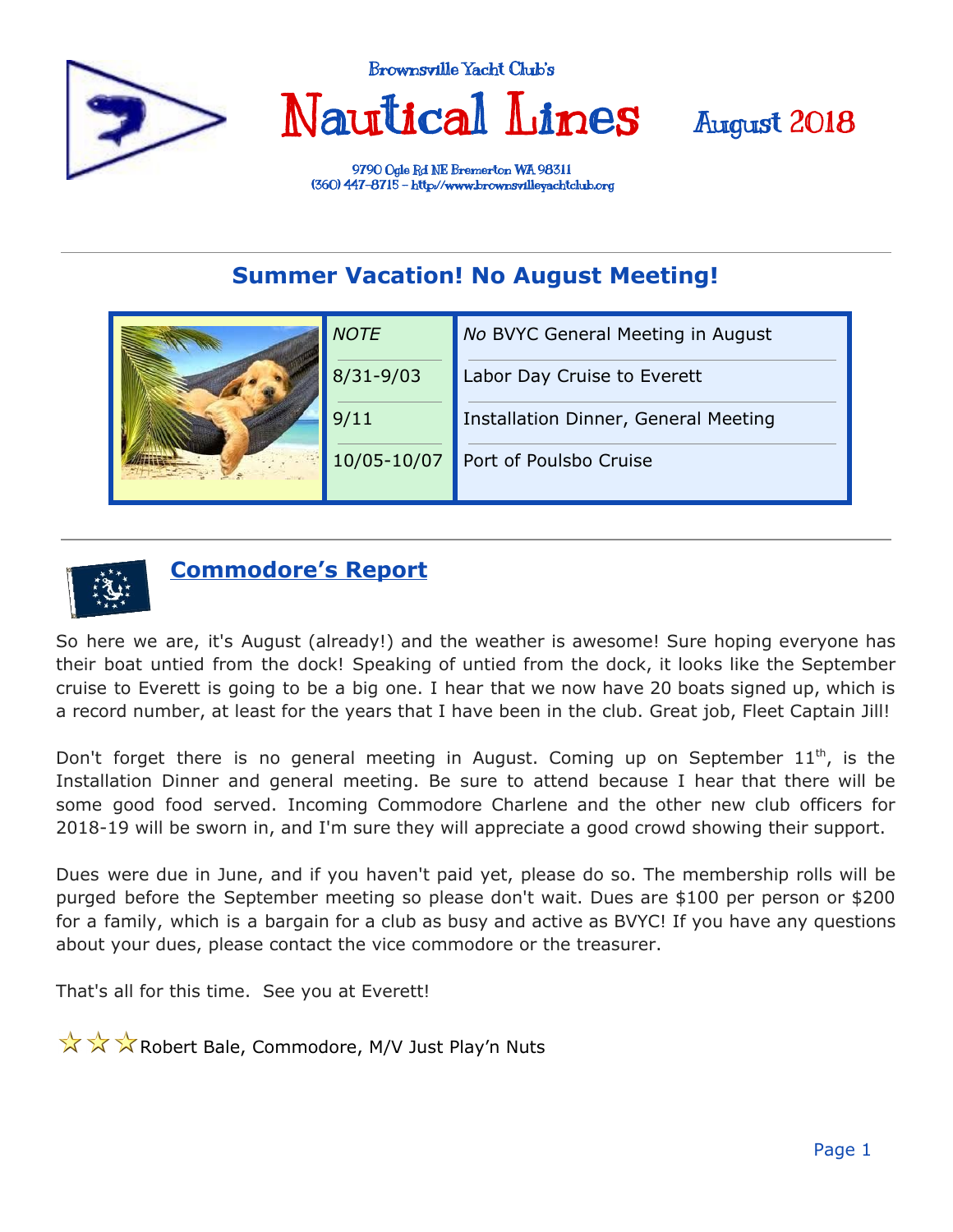

#### **Vice Commodore's Report**

I was tempted to start this off with "Yea!". But upon reflection I am sort of sad also. I further realized that my emotions are running in 2 directions. It will be great to get some time back, but I am going to miss the inner workings of the club. I will enjoy just focusing on cruising, but, then again, it seems like work gets in the way, not the club and the bridge. Am I conflicted? Yes, I am. But I am hoping to focus more on cruising and enjoying life. If you note, I did not say "slowing down". Work has really picked up, and I am finding not enough hours in the day. This is a good thing, but I am supposed to be retired. So, as with the great things in life, I will miss the experience, but there is always a downside.

Ok, having said that it has been a really fun year. Wow, did I really say "year"? The time flew by. I am really looking forward to the Labor Day cruise and all things should be good. I keep getting reports that there are more and more boats joining us. I think that Jill said 20 now. That seems like a huge amount, and it will be beyond awesome to have that many friends together in one spot. Pizza for dinner. Stick a fork in me, I am done. Both Mary and myself live and breath pizza, so what time is dinner? She has already started to plan what we can bring on this cruise to help out, and I think that I heard something about her helping Jill and Paul co-host. She loves the club and truly enjoys giving back to it. We were unable to attend the Seattle cruise as I had work to contend with. Hope the few that went loved it. I guess we will have to make the trip solo and just enjoy each other's company.

I would also, before the thought gets away, say a HUGE THANKS to all of the club, the bridge, and just anyone in-between that slipped my mind. I know that our new bridge will bring even more life to the club which will be wonderful. We had a great year for new members joining, and it looks like we may see some of them over Labor Day weekend. A big shout-out to the new people as it is awesome to bring in new blood and new ideas. Here's to 2019 being a great year, and we will continue to grow. Not sure that I mentioned "good luck" to the all new bridge! New cruise captain and her staff. OK, let's just say it… thanks, Mark, for helping her in the coming year. Thanks to Kim for just sticking in there. Truly, without her we could not have gotten through this last year. She did awesome in bringing us up-to-date with the books and maintaining the same. For those that did not realize it, she had a huge and thankless job… YEA, Kim!

Looking forward to the future and trying not to live in the past. We have a great club and beyond great members. Thanks to all.

New Boat, IRIE… we're keeping her name the same.

 $\sqrt{\sqrt{X}}$  Rich Johnson, Vice Commodore, M/V Irie



Next cruise Everett over Labor Day!! I sent out the information to all and will send again the week before the cruise, it is going to be an epic time!! Since sending out the docking plan I

August 2018 Page 2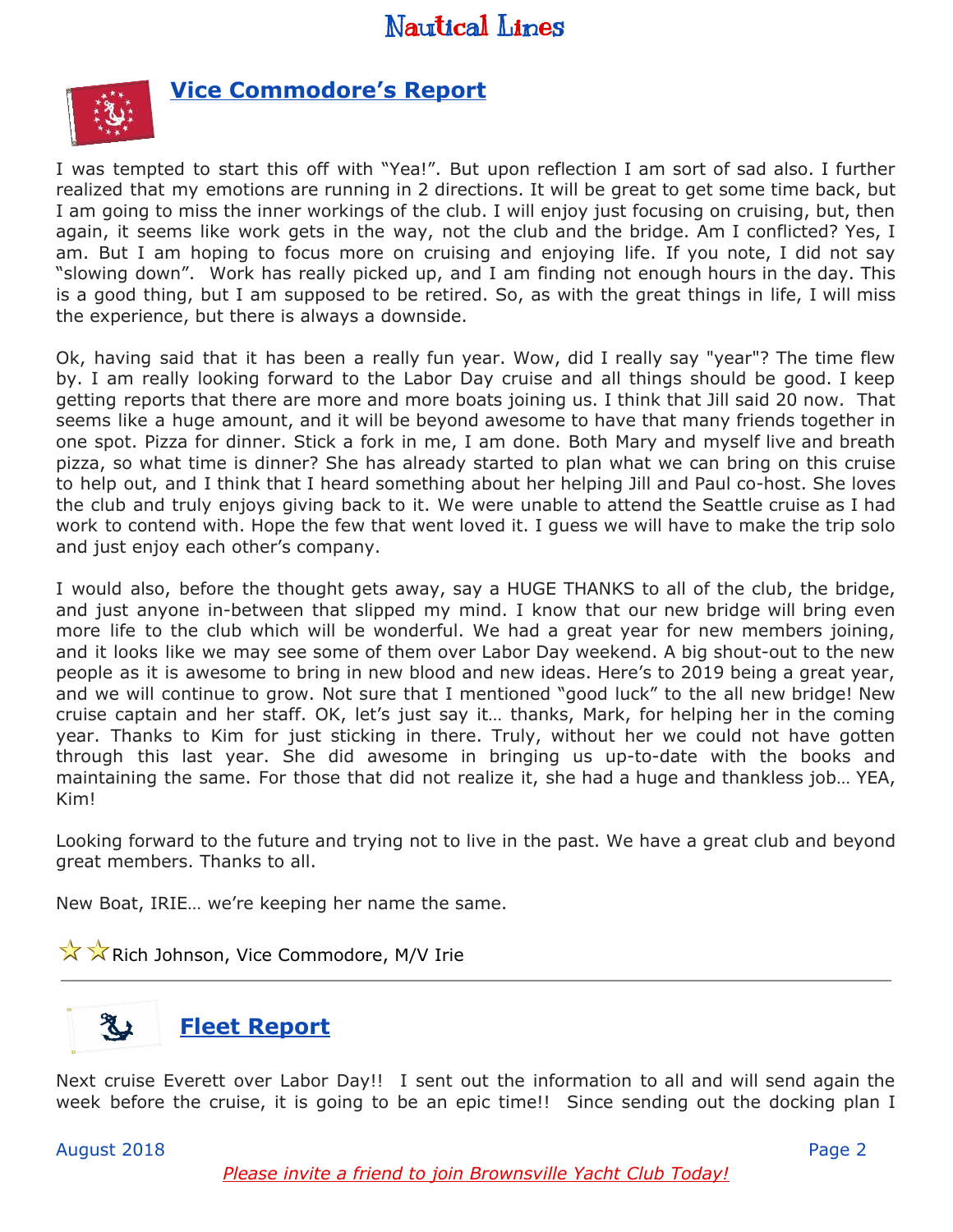have had two more boats request to join us so up to 20 now. You are making the 2017-2018 officers, especially me, excited. I am thrilled!

I do believe Commodore Bob may have to have the local brewery bring up a keg or two of margaritas with 40 people!

Here is the run down for the weekend of August 31 to September 3.

Friday 5:30 pm: Happy Hour on the activity barge. BYOB and a heavy appetizer to share.

Saturday 9 am: Coffee will be available on the activity barge.

Saturday afternoon: Dinghy ride over to Jetty Island for those that would like to go. Tides look good around 10 am. There is also a ferry that will take you over to the island. Jetty Island has shallow water, nature trails, and over 2 miles of beach to explore.

Saturday 5:30 pm: Pizza party on the activity barge provided by the club. Bring a side dish, salad, dessert, fruit, etc. Or BEER, beer always goes with pizza. We will be having a raffle. No monies involved just put your name in a hat if you want to join in.

Sunday 10 am: Coffee and potluck breakfast. Bring something to share for breakfast. Margaritas will be served by the club officers.

Sunday 11 am to 4 pm: Farmers' market trip. Farmers' market is at the marina.

Sunday 4 pm: Happy Hour on the activity barge. Dinner on your own.

Monday: Head for home.

Also, The Caravan Stage theatre group will be performing on their tall ship Friday, Saturday, and Sunday night at 9 pm. You can get tickets and read more at [www.caravanstage.org](http://www.caravanstage.org/).

**U** Jill Jones, Fleet Captain, M/V Formosa Keys



### **Port Happenings**

BAD is September 22nd.

BVYC traditionally provides dinghy rides and we need volunteers for that and the port is looking for a few willing volunteers to help during the event. Sign up at the port office.

BTW, the club discount at West Marine is still not in effect… but is being worked on. More details in September.

Sally Hass, Port Liaison, M/V Spirit of Balto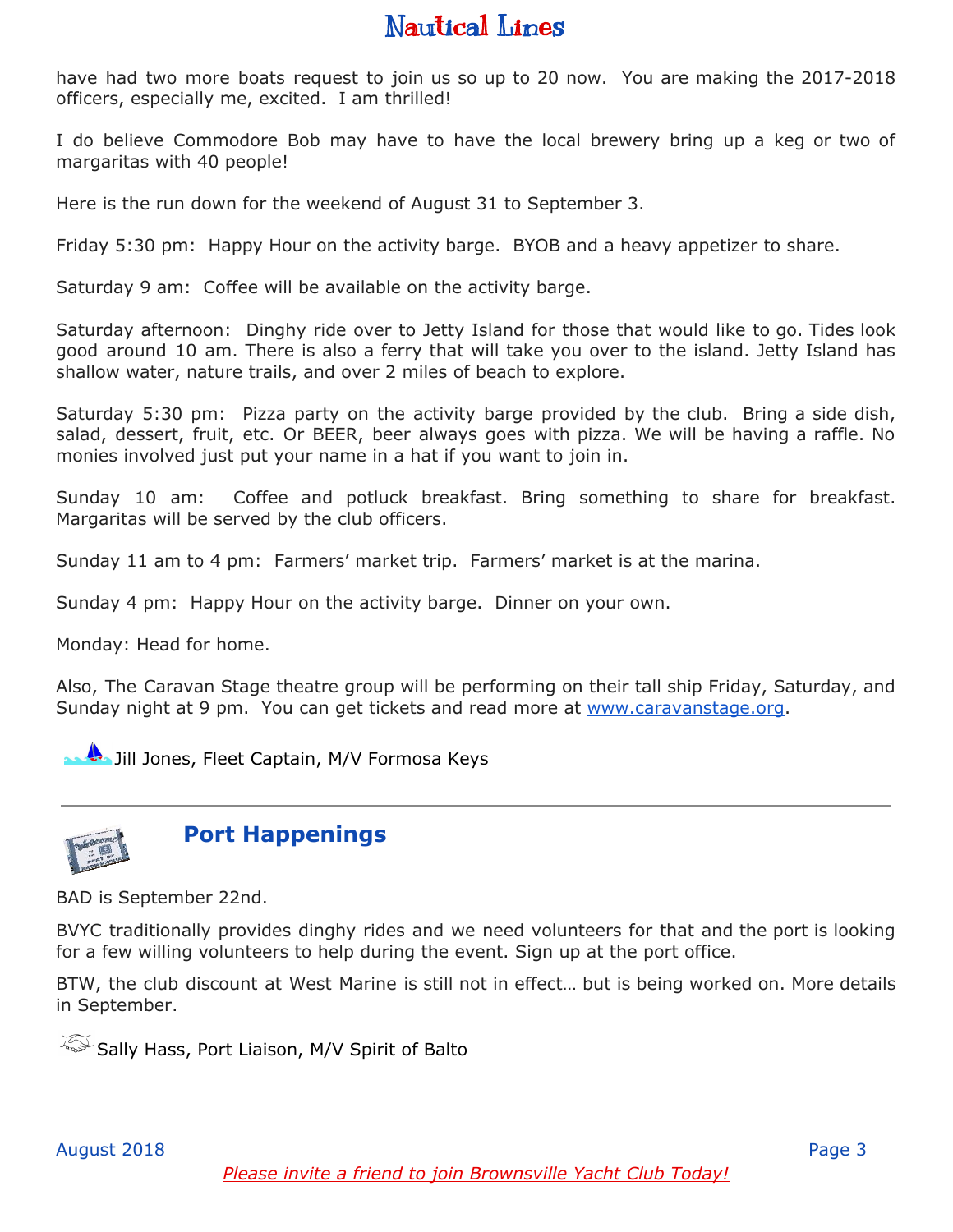

### **Hobby Night at the Club!**

Hobby Nights at the club will resume in the fall. Mary Asla is spearheading this group and welcomes any ideas for upcoming events. Please see her contact info in the yearbook and give her your input... maybe you'd like to teach others how to paint walnut shells, knit headbands for dogs, bead dresses for grandkids, make homemade chocolate rum balls, or??? Let your creative juices flow and give Mary your input!



**No matter how much experience you have, it's always a good idea for everyone to review boating safety rules before departures. Here are 10 basic boating safety tips to help you stay safe:**

- **1. Be Weather-Wise**
- **2. Follow a Pre-Departure Checklist**
- **3. Use Common Sense**
- **4. Designate an Assistant Skipper**
- **5. Develop a Float Plan**
- **6. Make Proper Use of Lifejackets**
- **7. Avoid Alcohol**
- **8. Learn to Swim**
- **9. Take a Boating Course**
- **10.Consider a Free Vessel Safety Check**

**This month: #2. Follow a Pre-Departure Checklist: Proper boating safety includes being prepared for any possibility on the water. Following a [pre-departure](http://www.discoverboating.com/owning/maintenance/departure.aspx) checklist is the best way to make sure no boating safety rules or precautions have been overlooked or forgotten.**

**[http://nmma.net/assets/cabinets/Cabinet464/7918\\_DB14](http://nmma.net/assets/cabinets/Cabinet464/7918_DB14_Pre-Departure_Checklist.pdf) [\\_Pre-Departure\\_Checklist.pdf](http://nmma.net/assets/cabinets/Cabinet464/7918_DB14_Pre-Departure_Checklist.pdf)**



#### **Popcorn and Classic Movie Nights**

As cruising season is now in full swing, our popcorn and classic movie nights will be on hold for the summer. The finger-lickin' good popcorn, comedy shorts, and old-time classic movies will start back up in the fall. See you then!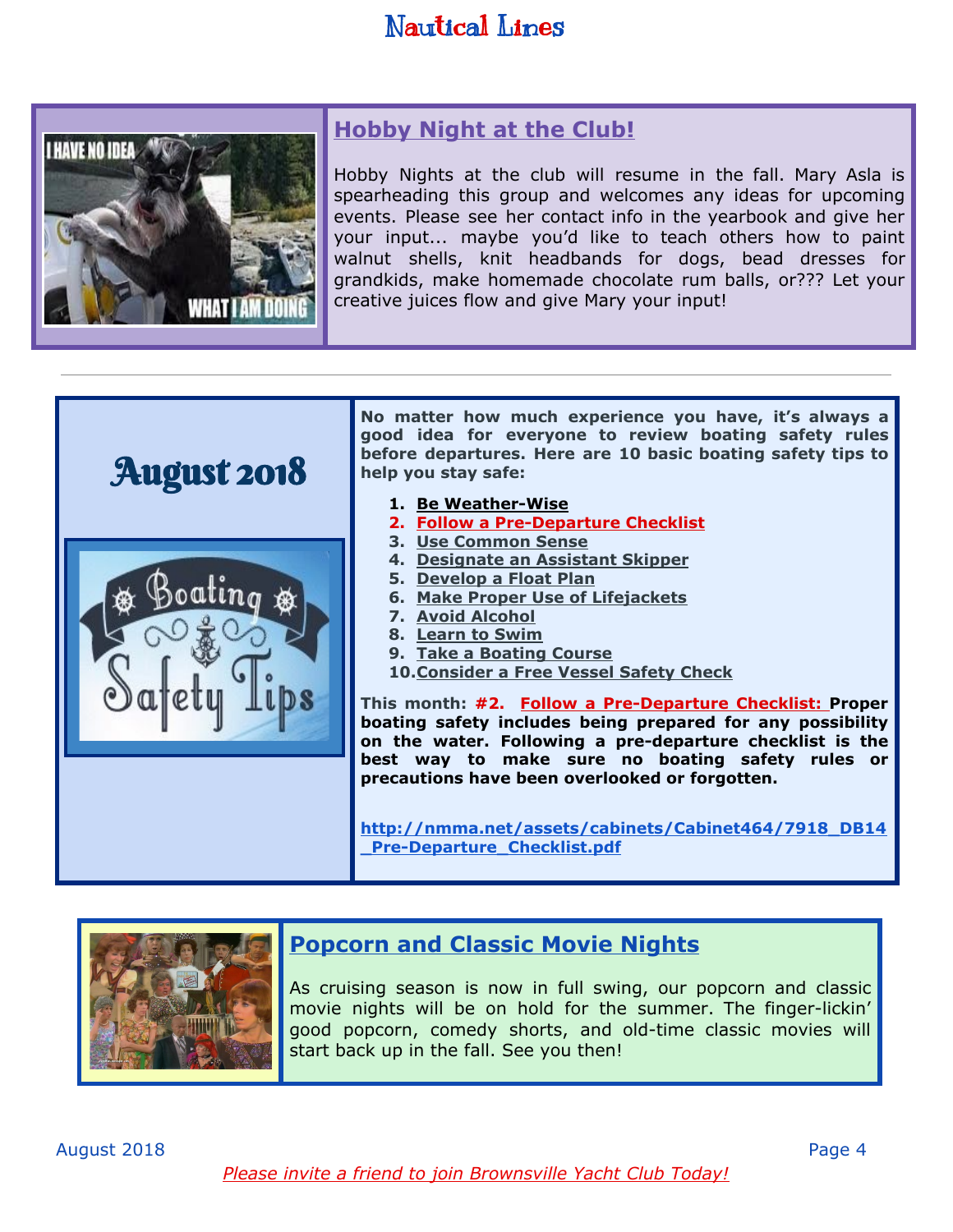

### **Clubhouse Rental**

Interested in renting the clubhouse for a family gathering? A reception? Baby shower? Girls' night? Guys' night? Please check the online club calendar for available dates and other rental information or contact the rear commodore.

| <b>2018 BVYC Cruises</b> | <b>March 23-25</b>    | <b>Blake Island State Park</b>   |
|--------------------------|-----------------------|----------------------------------|
|                          | <b>April 27-29</b>    | <b>Shilshole Bay Marina</b>      |
|                          | May 25-28             | Des Moines Marina (Memorial Day) |
|                          | <b>June 22-24</b>     | <b>Bell Harbor Marina</b>        |
|                          | <b>July 20-22</b>     | <b>Fishermen's Terminal</b>      |
|                          | <b>July 23-24</b>     | <b>Tyee Yacht Club</b>           |
|                          | August 31-September 3 | Everett Marina (Labor Day)       |
|                          | October 5-7           | Port of Poulsbo Marina           |
|                          |                       |                                  |

#### **Upcoming Events**

 $\circledcirc$ 

**uned** 

No meeting in August. Everett cruise August 31 - September 3. New officer installation in September. Poulsbo cruise in October. Check out the club's website for updated info!

*Please invite a friend to join Brownsville Yacht Club Today!*